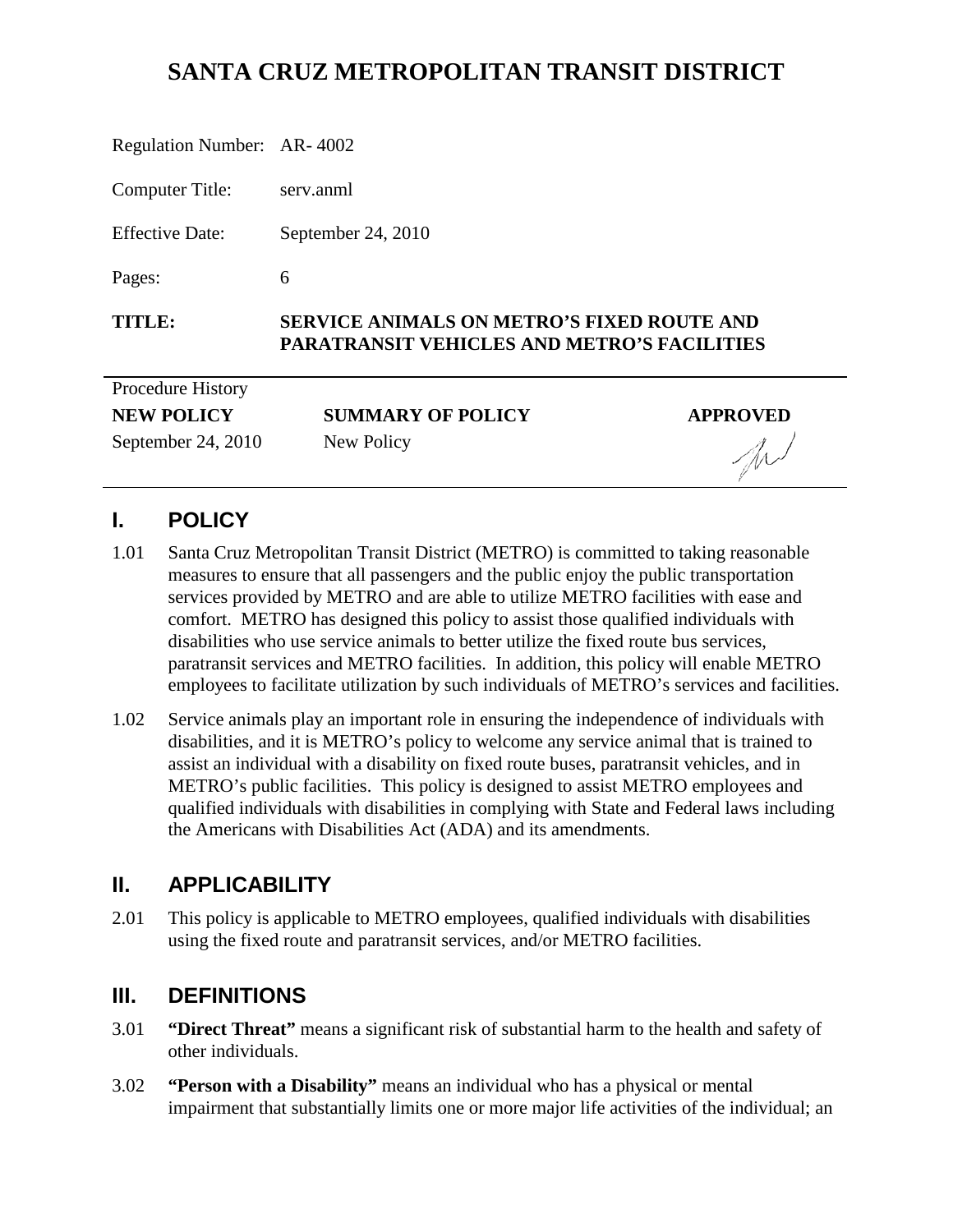individual with a record of such impairment; or being regarded as having such an impairment.

- 3.03 **"User/Owner"** means an individual with a disability who requires assistance with one or more daily life activities from a service animal, or service animals.
- 3.04 **"Service Animal"** means any dog, or other animal individually trained to do work or perform tasks for the benefit of a qualified individual with a disability, including psychiatric, cognitive or mental disabilities. Possible tasks that service animals may perform include but are not limited to, guiding individuals who are blind or have low vision, alerting individuals who are deaf or hearing impaired to the presence of people or sounds, pulling a wheelchair, fetching dropped items, assisting an individual during a seizure, retrieving medicine or alerting the individual to a telephone call, providing physical support to assist with balance and stability to individuals with mobility disabilities and assisting individuals including those with cognitive disabilities with navigation. A service animal is *not* a pet or a comfort animal.

## **IV. STANDARDS**

- 4.01 The user/owner boarding a METRO vehicle with a service animal may not be charged an extra fee for the service animal.
- 4.02 The user/owner is not limited in the number of service animals he/she may have as each may provide different types of service.
- 4.03 The user/owner must be in control of the service animal(s) at all times.
- 4.04 The service animal(s) must be appropriately trained and be able to perform its tasks for the benefit of the user/owner.
- 4.05 There is no specific requirement about how to board a service animal onto the bus or paratransit vehicle. The bus operator, or paratransit operator should ask the user/owner how he/she would like to board with his/her service animal(s), and follow the requested procedures, if appropriate, and reasonable. An operator may call Dispatch for assistance.
- 4.06 Users/owners with service animals may not be required to sit in a specified area.
- 4.07 As long as they are not blocking aisles or exits or interfering with other passengers entering, exiting or riding METRO vehicles, service animals may sit or lie:
	- a. At their user/owner's feet, under the seat;
	- b. Directly beside their user/owner's mobility aid (e.g., wheelchair, walker, scooter);
	- c. Between their user/owner's knees;
	- d. On their user/owner's lap; or
	- e. In some type of pouch or carrier.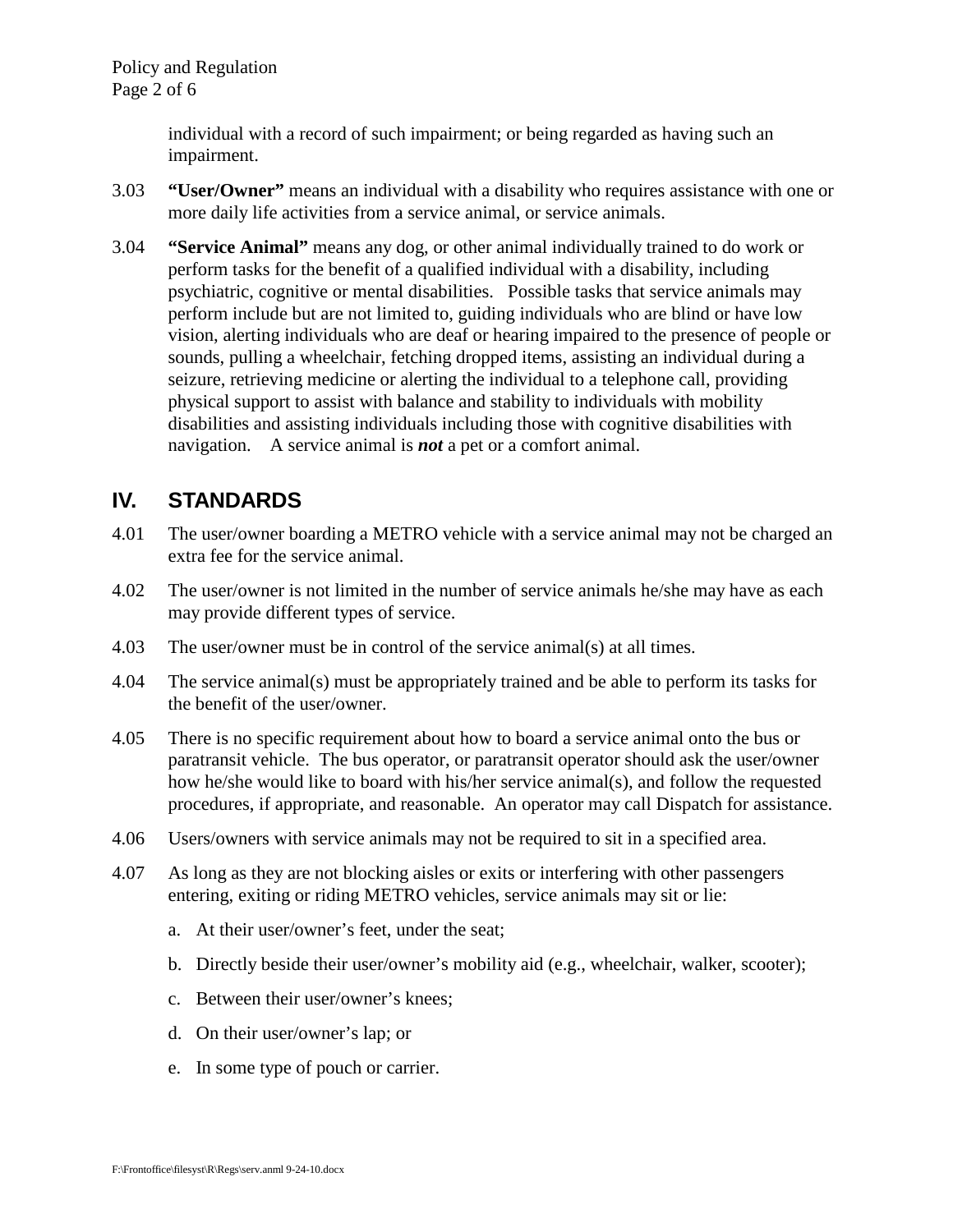- 4.08 Service Animals are not permitted to ride in or on METRO bus seats or paratransit vehicle seats, unless the vehicle provides insufficient floor space for the animal and the user/owner has a plastic sheet to cover the full area that the animal uses to sit. If there is insufficient floor space for seating of the service animal, the operator will call Dispatch for instructions.
- 4.09 If other passengers are afraid of animals, or have severe allergies, that does not supersede the rights of the user/owner to utilize METRO's transportation services with a service animal. Those other riders may be permitted to pay their fare, and then board via whichever door of the bus allows him/her access away from the service animal or they can wait for the next bus. If separation in the vehicle is not possible to avoid these issues, the operator will contact Dispatch for instructions.
- 4.10 A service animal may be prohibited from METRO facilities and from riding on METRO fixed route and/or paratransit vehicles if the animal poses a direct threat to the health or safety of the user/owner, other passengers, or METRO employees; or demonstrates aggressive behavior towards other passengers or other service animals; or disrupts the METRO driver from safely performing his/her duties.
- 4.11 METRO will not exclude a particular service animal based solely on experience with other similar type service animals, or on an unreasonable fear that is not related to the service animal's actual behavior. Each situation will be considered on the actual facts and circumstances at issue on an individual basis.
- 4.12 Other passengers or members of the public are not permitted to touch, or interfere in any way with a service animal without the consent of the user/owner.
- 4.13 Any person including a person with a disability or a user/owner who does not comply with this policy and its procedures will be asked to disembark the fixed route bus, paratransit vehicle, or will be asked to leave the transit facility. METRO operators are required to contact Dispatch for instructions before requiring any individual to alight from the vehicle or vacate a facility.

# **V. USER/OWNER RESPONSIBILITIES**

- 5.01 Prior to boarding/deboarding a METRO bus or paratransit vehicle, the user/owner with a service animal must let the operator know what assistance, if any, may be required with boarding, or alighting the vehicle. The user/owner is responsible for knowing the best way to board and position the animal on the vehicle.
- 5.02 When scheduling a ride with METRO's Paratransit services, a ParaCruz eligible user/owner is responsible to let METRO know that he/she will be traveling with a service animal so that METRO can accommodate the service animal when the vehicle arrives for pick-up. If the ParaCruz eligible user/owner has not provided prior notice to METRO's Paratransit services, METRO will accommodate the user/owner and his/her service animal to the best of its abilities. If METRO's Paratransit services cannot accommodate the eligible user/owner at that time, the user/owner will need to reschedule the trip at a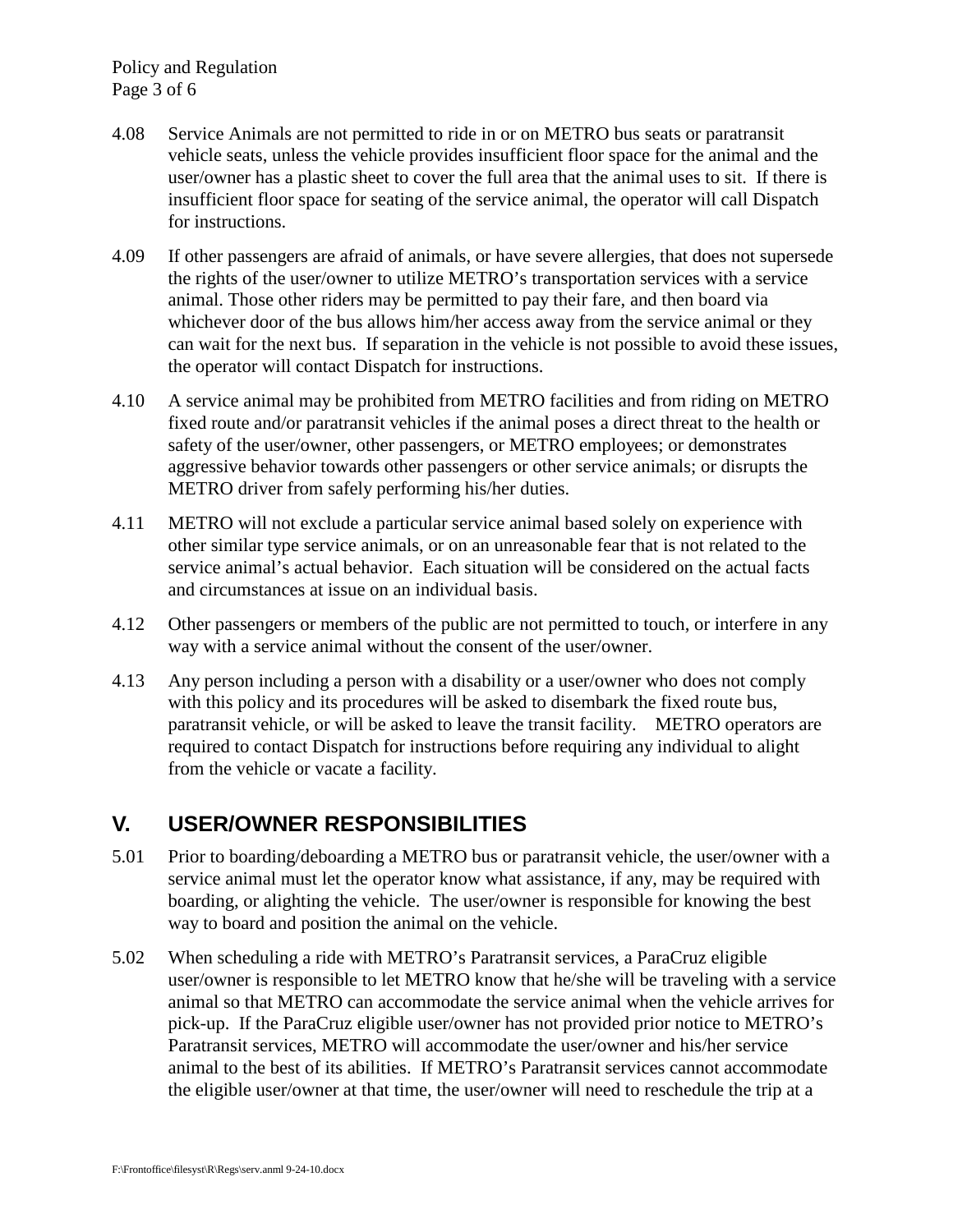later time. The ParaCruz eligible user/owner should notify ParaCruz that he/she will be using a service animal(s) for all his/her trips, or he/she can make such notification when scheduling a specific ride.

- 5.03 The user/owner is solely responsible for the supervision, control, care, and safety of his/her service animal while boarding, riding and alighting from METRO buses and paratransit vehicles, and while at METRO facilities.
- 5.04 The user/owner is responsible to make sure that any disruptive behavior (e.g., growling at other service animals, lunging toward other passengers) from the service animal is stopped immediately.
- 5.05 The user/owner of a service animal that displays unruly disruptive or threatening behavior (e.g., running around the vehicle out of control, aggressiveness towards others and/or other disruptive behavior) may be asked to remove the animal by METRO personnel.
- 5.06 The user/owner is responsible for managing interactions with other passengers and members of the public when situations arise, such as asking the other individuals not to pet, feed, distract or interrupt their service animal while it is working.
- 5.07 In the event that a service animal causes damage to METRO property, the user/owner shall be liable for reimbursement to METRO for the damages to any METRO vehicle or METRO facilities. The user/owner will also be financially responsible for any injuries which may be sustained by METRO passenger(s) or employee(s) that are caused by the service animal.
- 5.08 Upon request, METRO will provide a courtesy card with a photo ID of the service animal and the user/owner at no additional cost. Please contact Customer Service at (831) 425- 8600 for further information.
- 5.09 If accessible services training, or mobility training is needed, please contact METRO's Accessible Services Coordinator at (831) 423-3868 for fixed route services, and/or Road Response and Training Coordinator for Paratransit at (831) 425-4664.

# **VI. TRAINING OF EMPLOYEES**

- 6.01 The Operations Manager is responsible to schedule training for all METRO bus operators, paratransit operators, transit supervisors, dispatchers, Customer Service employees and Facilities Workers, so that they know how to provide service to METRO passengers with disabilities in an appropriate and respectful manner, including, but not limited to, providing equal treatment to users/owners with service animals using METRO's public transportation services and facilities.
- 6.02 METRO employees may inquire if an animal is a service animal and ask what tasks the service animal is trained to perform; however, they may not require that a customer present special identification for his/her service animal(s), or ask about the person's disability.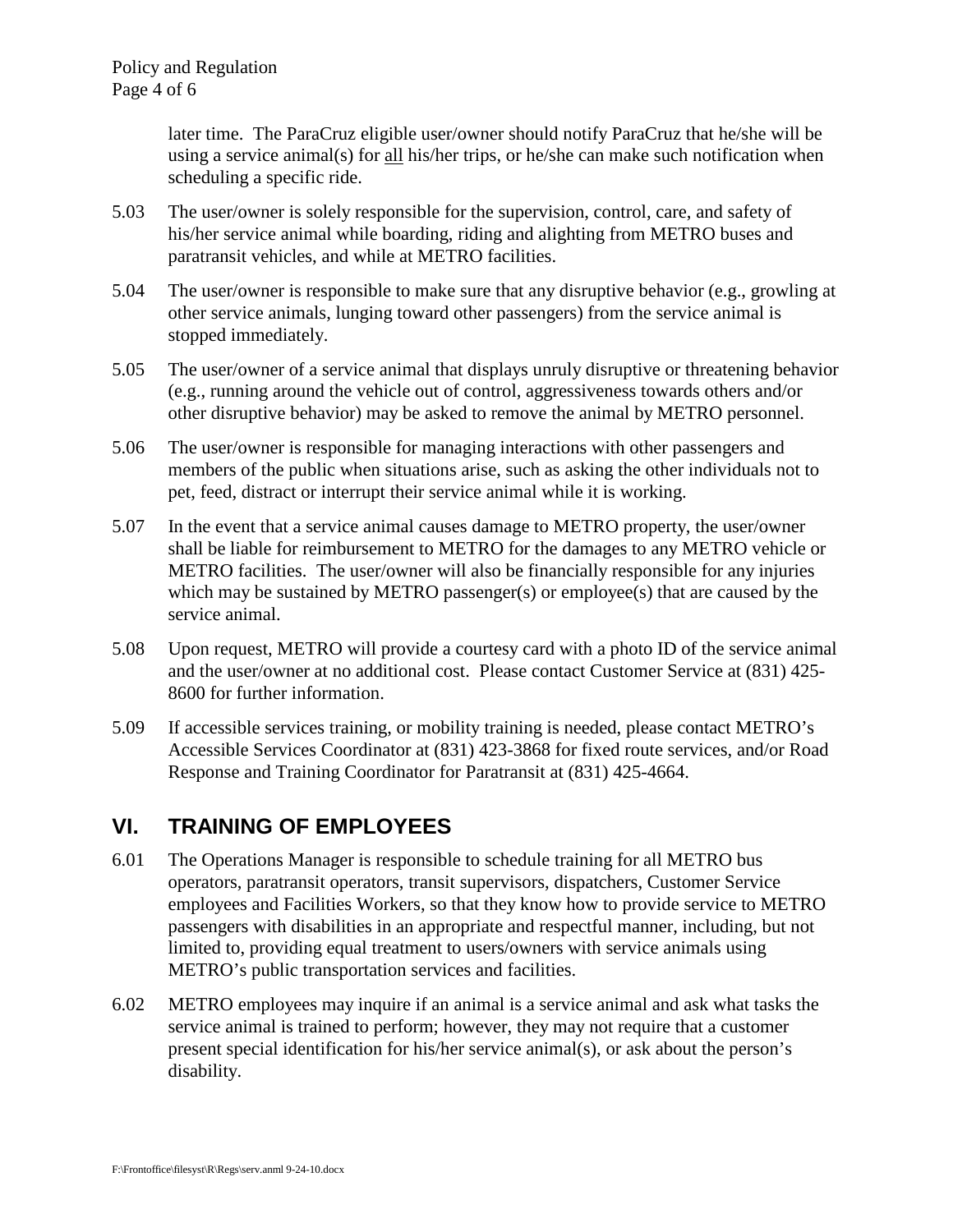- 6.03 METRO employees shall receive training on providing assistance in a respectful manner to individuals with disabilities who use service animals to access METRO facilities, customer service, transit centers and public transportation services.
- 6.04 METRO employees are encouraged to provide reasonable assistance, as needed, to individuals with disabilities who use service animals.
- 6.05 All METRO bus operators and paratransit operators are required to provide transportation services to the general public, including people with disabilities who choose to use service animals in accordance with this regulation.
- 6.06 In the event that any procedure under this policy prevents or threatens to prevent a user/owner from using METRO fixed route service or paratransit service with his/her service animal(s), the METRO bus operator or paratransit operator shall contact Dispatch immediately for instructions.

# **VII. COMPLAINT PROCEDURE**

- 7.01 If any person believes that he/she has not been treated in accordance with this policy while traveling on a METRO bus or paratransit vehicle because of the use of a service animal, the passenger may immediately contact METRO Customer Service at (831) 425- 8600 or the Accessible Services Coordinator at (831) 423-3868 to register a complaint, or the California Relay System (CRS Hearing / Speech Impaired) at 711 or 800-735-2929.
- 7.02 A user/owner may also file an ADA/504 complaint on METRO's website under the **"Agency Info"** tab: http:www.scmtd.com/en/agency-info/policies and then scroll down to the **"ADA/504 Policy"**.
- 7.03 Complaints can also be filed with the Federal Transit Administration (FTA) Office of Civil Rights at their toll free FTA ADA Assistance Line 1-888-446-4511 (voice), or the Federal Information Relay Service 1-800-877-8339. In addition, an ADA Complaint Form is also available on FTA's website: **http://www.fta.dot.gov/civilrights/ada/civil\_rights\_3889.html**.

# **VIII. ADMINISTRATION OF REGULATION**

- 8.01 The Operations Manager or his/her designee is responsible for the following:
	- a. Ensuring that this regulation is disseminated to all existing fixed route and paratransit operators, transit supervisors and trainees.
	- b. Ensuring that this regulation is disseminated to all new and future fixed route and paratransit operators, transit supervisors and trainees.
	- c. Providing guidance, training and assistance to all fixed route and paratransit operators, transit supervisors, and dispatchers who are responsible for implementing this policy.